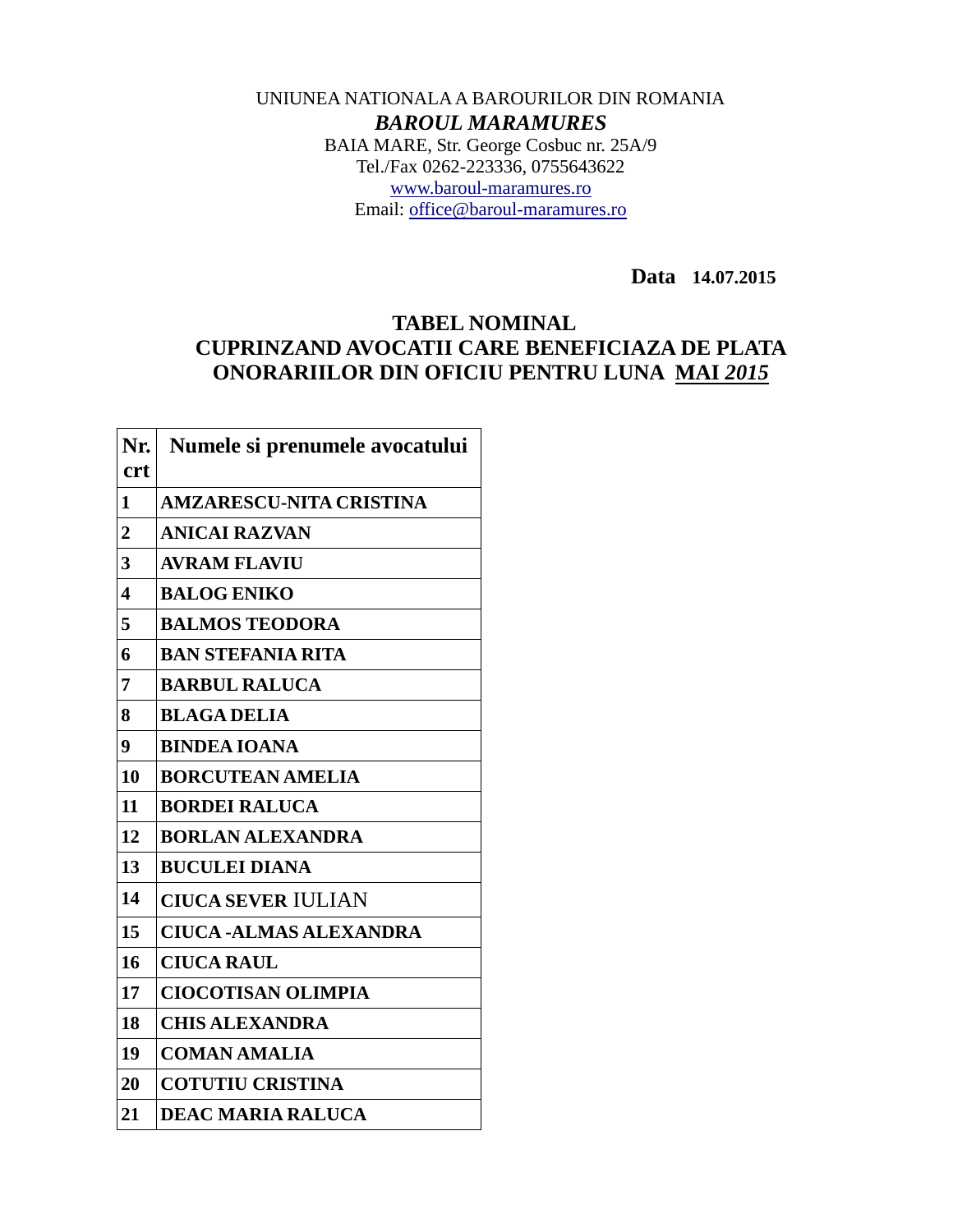| 22 | <b>DENES MARIA ANASTASIA</b>   |
|----|--------------------------------|
| 23 | <b>DOMSA ANGELICA</b>          |
| 24 | <b>GALEA-SZEREMI GABRIEL</b>   |
| 25 | <b>GIURGIU ADRIAN</b>          |
| 26 | <b>GIURGIU LIANA</b>           |
| 27 | <b>GRAD OVIDIU</b>             |
| 28 | <b>GONDOR DAN</b>              |
| 29 | <b>HORGOS RAZVAN</b>           |
| 30 | <b>IANCULUI FLORIN</b>         |
| 31 | <b>LEONTE CORNELIA</b>         |
| 32 | <b>LUPSE MARINELA</b>          |
| 33 | <b>MAROZSAN RALUCA</b>         |
| 34 | <b>MARIS ALEXANDRA</b>         |
| 35 | <b>MIHALI ANISOARA</b>         |
| 36 | <b>MOLDOVAN RODICA</b>         |
| 37 | <b>MOTOC ANDRADA</b>           |
| 38 | <b>NASUI RODICA</b>            |
| 39 | <b>OLAR IULIA</b>              |
| 40 | <b>ONA DANA</b>                |
| 41 | <b>OMOTA GEORGETA</b>          |
| 42 | PETROVAI GABRIEL               |
| 43 | PETROVAN VERONICA              |
| 44 | <b>POP PETRE</b>               |
| 45 | <b>POPAN CATALIN</b>           |
| 46 | <b>RADU CORINA</b>             |
| 47 | <b>RADU EMIL OVIDIU</b>        |
| 48 | <b>REMES ANCA</b>              |
| 49 | <b>SABOU ANCA</b>              |
| 50 | <b>SIMON CIAN MONICA</b>       |
| 51 | <b>SKERHAK LENGHER DANIELA</b> |
| 52 | <b>STEF DAN</b>                |
| 53 | <b>TAMAS GEORGIANA</b>         |
| 54 | <b>TARANU SORIN</b>            |
| 55 | <b>TIMIS VASILEA</b>           |